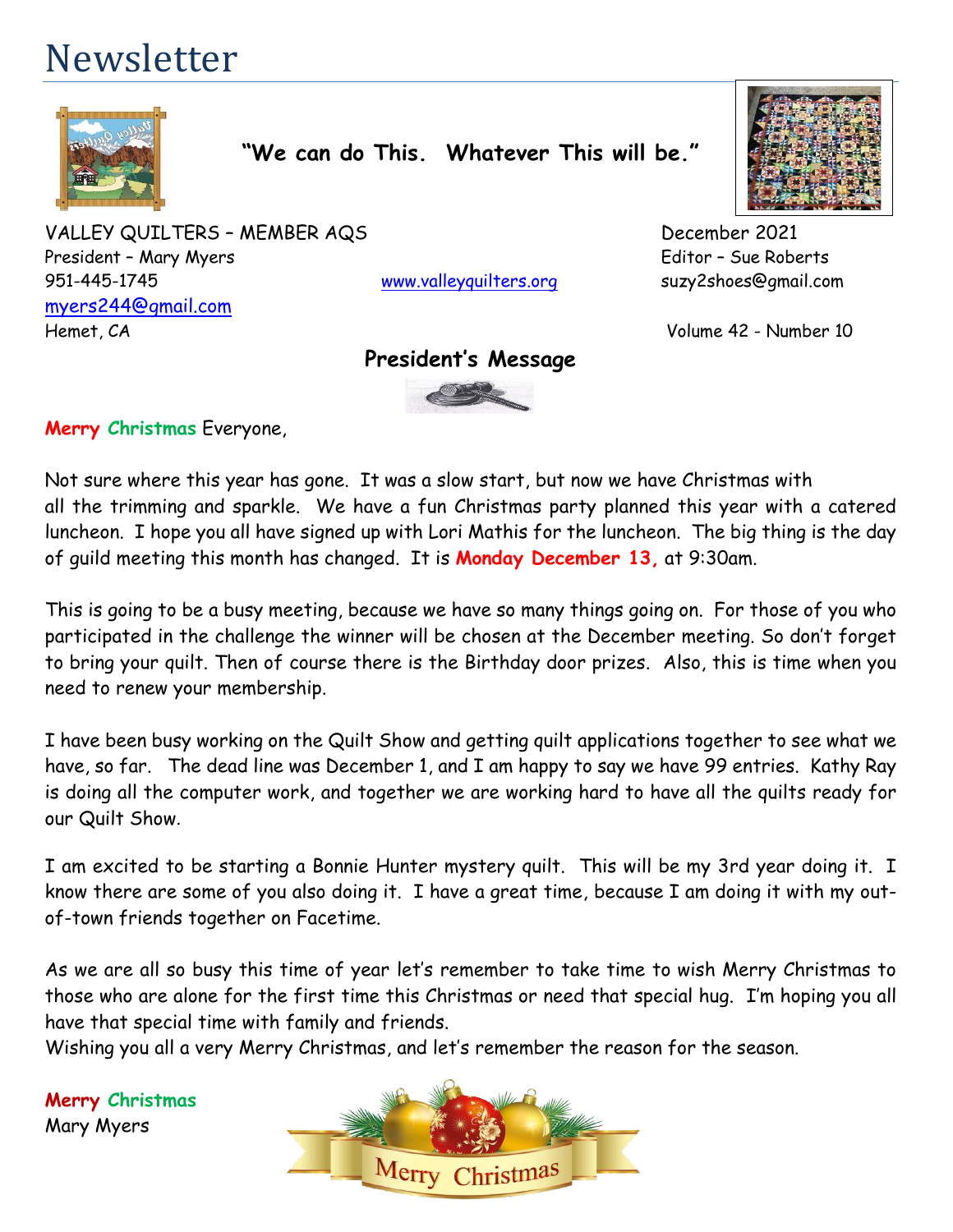

**Upcoming Program:** December Meeting – Christmas Lunch and Program

1st Vice Presidents

**Programs**

**Sunshine & Shadows** Ann Lontz 951-260-7551 A Get-Well Card was sent to Yvonne Pope regarding her husband. Also, a card was sent to Joan Dorr due to having Cataract eye surgery



**Membership** Grace Ward, 2nd Vice President

I am so excited that I have received 52 renewals for next year out of our current membership of 98 quilters. Please remember as part of your membership, you have many opportunities to help with our upcoming quilt show as we need each and every member to participate to have a successful quilt show. **If you have not renewed, please bring your renewal to our December meeting. The cost is \$30 for the next year**. If you bring a visitor, their fee is \$7.00. We are so blessed to have our many quilter friends which inspire us to do more. I hope each and every one of you have a very Merry Christmas and a Happy New Year.

2

### **Quilters Calendar**

| Dec 6         | 9:00am VQ Board            |
|---------------|----------------------------|
|               | meeting/Valley Wide        |
| Dec 13        | VQ Guild Meeting - Seven   |
|               | Hills 9:30am/Christmas     |
|               | Lunch & Program            |
| <b>Dec 20</b> | 9:00am Needle Yakkers      |
|               | Valley Wide-Back building  |
| Jan 3         | 9:00am Needle Yakkers      |
|               | Valley Wide-Back building  |
| Jan 10        | 9:00am VQ Board            |
|               | meeting/Valley Wide        |
| <b>Jan 10</b> | 9:00am Needle Yakkers      |
|               | Valley Wide-Back building  |
| Jan 19        | Stain Glass Mini Workshop, |
|               | 9:00am, Valley Wide-Back   |
|               | building                   |
| Jan 24        | 9:00am Needle Yakkers      |
|               | Valley Wide-Back building  |
| Jan 25        | VQ Guild Meeting - Seven   |
|               | Hills 9:30am               |
| Jan 31        | 9:00am Needle Yakkers      |
|               | Valley Wide-Back building  |

**SCCQG's List of Upcoming Quilt Shows** Road to California, Ontario Convention Center, Jan 17-22, 2022

Valley Quilters Quilt Show, Valley Wide, San Jacinto, Ca, Feb 11, 12, 2022

South Bay Quilt Show by the Sea, Torrance Cultural Center, Feb 12, 13, 2022

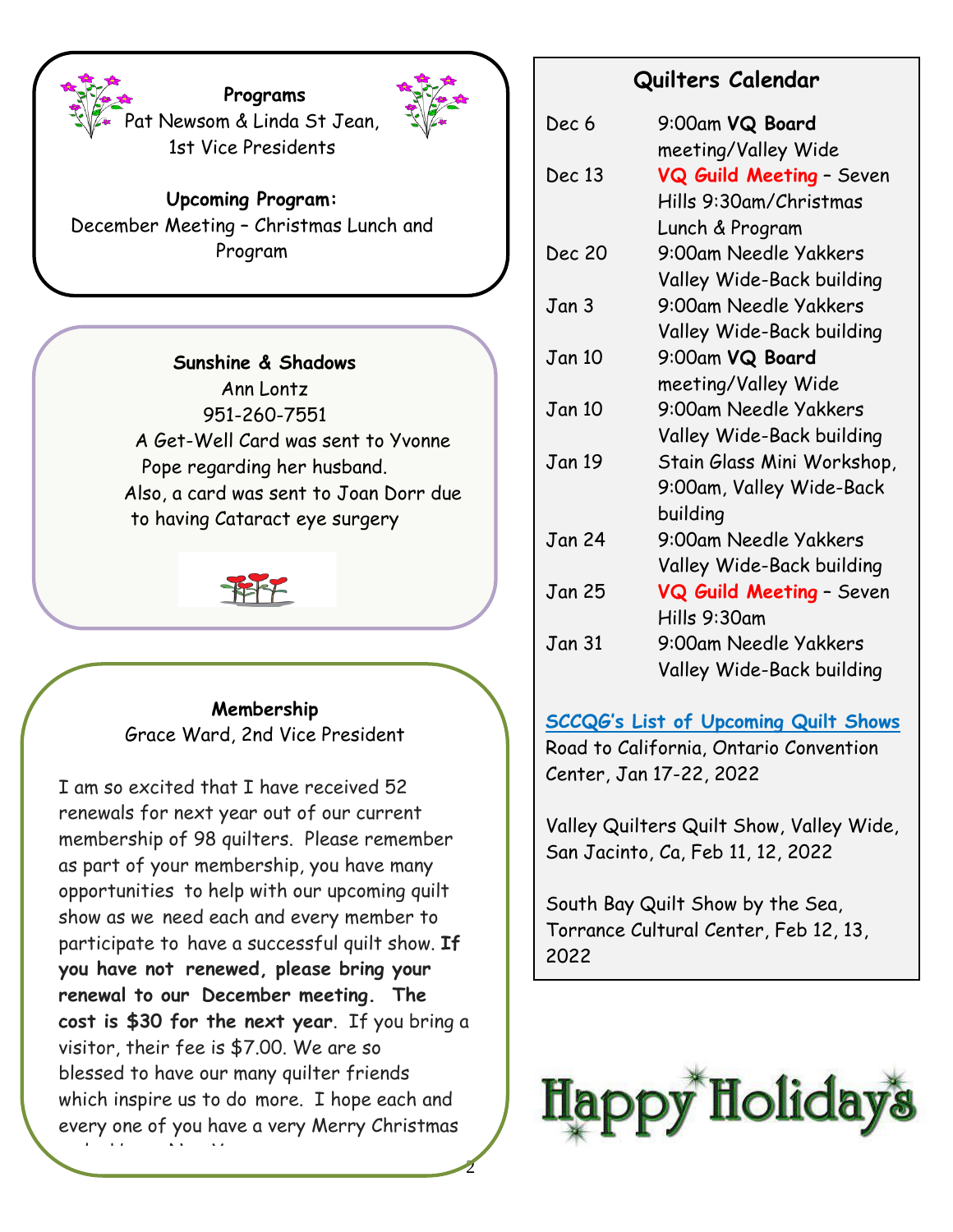

# **December 2021 Janaury 2022**

- 5 Ann Lontz
- 7 Sue Leuschen
- 10 Linda Wayment
- 11 Carol Anderson
- 14 Nancy Witt
- 15 Lila Stigall
- 16 Sharon Brewer
- 23 Elaine Giometti
- 26 Judy Owens
- 29 Natasha Macias
- 29 Suzanne Wade

### **Valley Quilters 2022 Quilt Show** Nancy Alaksin

Hello My Friends,

The countdown has started for the quilt show. Hope everyone has met with Sue Leuschen for your volunteer job assignments.

Since I am talking about the quilt show I am very excited to tell you the 2nd Time Around will be in its same old spot as before.

## **HOORAY!!**



You still have time to sign up to HELP MAKE THIS SHOW the best ever! See you at the LUNCHEON on Monday DECEMBER 13!

Thanks for listening to me. **Nancy** 

- 4 Sandy Tiffin
- 12 Roberta Plains
- 14 Pat Spurgeon
- 16 Joan Dorr
- 18 Becky Miller
- 21 Billie Kercmar
- 28 Loretta Wine

# **Challenge Project 2021-22**

Kathy Ray

Happy Holidays to all of you.

### **Our REVEAL is here.**

At Monday's meeting/party we will show, vote and tell about our projects. The project with the most votes will be handed a \$25. Gift card to be used at Between Stitches Quilt Shop.

Don't forget, Do NOT put a label on your project at this time. You can add a label after the reveal.

All projects that are to be displayed at the Quilt Show 2022 can be brought to me at the January Meeting or the day of dropping off your quilts in February to Valley Wide.

I would also like to add a little something. For displaying our projects at the Quilt Show I would like for you to pin a small piece of your "focus fabric" to your project. That way people can see which fabric was used as the focal fabric.

Can't wait to see all your beautiful projects on Monday.

Kathy Ray

 $\beta$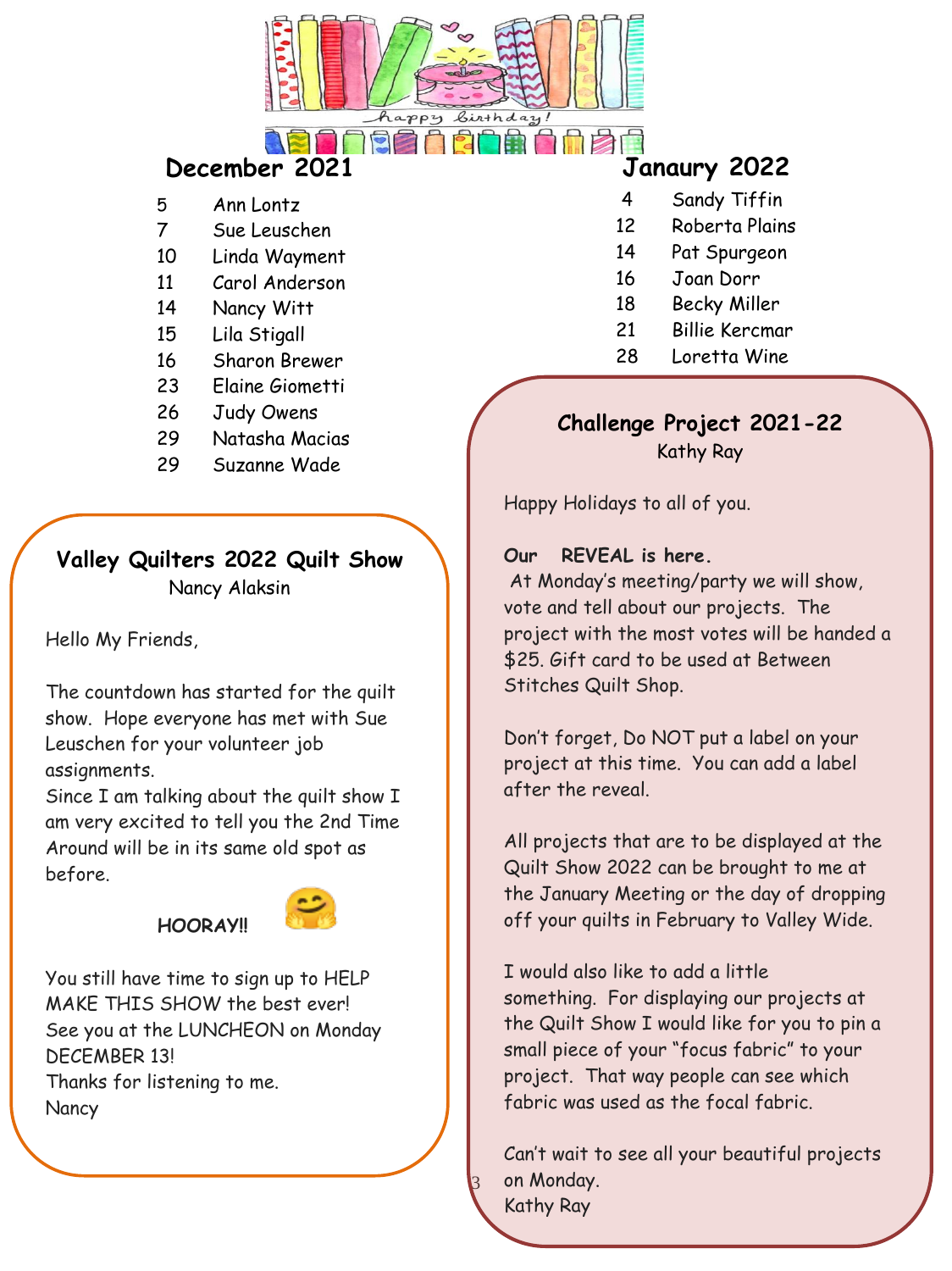|                             | 2022 Quilt Show Positions                      |                               |
|-----------------------------|------------------------------------------------|-------------------------------|
| QUILT SHOW CHAIRPERSON      |                                                |                               |
| Nancy Alaksin               | 951-537-9414                                   | guiltingbean29@gmail.com      |
| <b>PUBLICITY</b>            |                                                |                               |
| Linda Card                  | 909-703-7929                                   | dracfour@yahoo.com            |
| Johnnie D'Alessandro        | 562-715-9339                                   | jddmom@aol.com                |
|                             | <u>ACQUISITION/PROGRAMS/JUDGE/IN MEMORY OF</u> |                               |
| Mary Myers                  | 951-445-1745                                   | myers244@gmail.com            |
| Kathy Ray                   | 858-449-7297                                   | kathyray82@hotmail.com        |
| OPPORTUNITY BASKETS         |                                                |                               |
| Linda Card                  | 909-703-7929                                   | dracfour@yahoo.com            |
| Johnnie D'Alessandro        | 562-715-9339                                   | jddmom@aol.com                |
| <b>VENDORS</b>              |                                                |                               |
| Amy Mora                    | 951-675-9791                                   | moraasm@hotmail.com           |
| HOSTESS/TICKET SALES PEOPLE |                                                |                               |
| Sue Leuschen                | 951-380-0066                                   | ksueleuschen@yahoo.com        |
| <b>DECORATIONS</b>          |                                                |                               |
| Jan Lawrence                | 509-572-7100                                   | Jan12@yahoo.com               |
| Shirley Mykris              | 951-370-0591                                   | Shirley.mykris@gmail.com      |
| 2ND TIME AROUND             |                                                |                               |
| Marianne Crouch             | 951-766-2801                                   | oldeyedropper@aol.com         |
| <b>CONSIGNMENT</b>          |                                                |                               |
| Pam Verberg                 | 951-317-3312                                   | pamverberg@gmail.com          |
| <b>KITCHEN</b>              |                                                |                               |
| Lorie Mathis                | 951-532-6705                                   | <u>loriesmathis@gmail.com</u> |
| ANNOUNCER/DOOR PRIZE TICKET |                                                |                               |
| Chuck/Carol Anderson        | 951-764-2097/951-764-2096                      | chuckncarol2@me.com           |
| <b>FEATURED QUILTER</b>     |                                                |                               |
| <b>Billie Kercmar</b>       | 951-445-3120                                   | billiekercmar@gmail.com       |
|                             |                                                |                               |
| <b>SECURITY</b>             |                                                |                               |
| Post Security               |                                                |                               |
| <b>MANPOWER</b>             |                                                |                               |
| Cinda Olivas                | 951-204-8271                                   | cindalou@gmail.com            |
|                             |                                                |                               |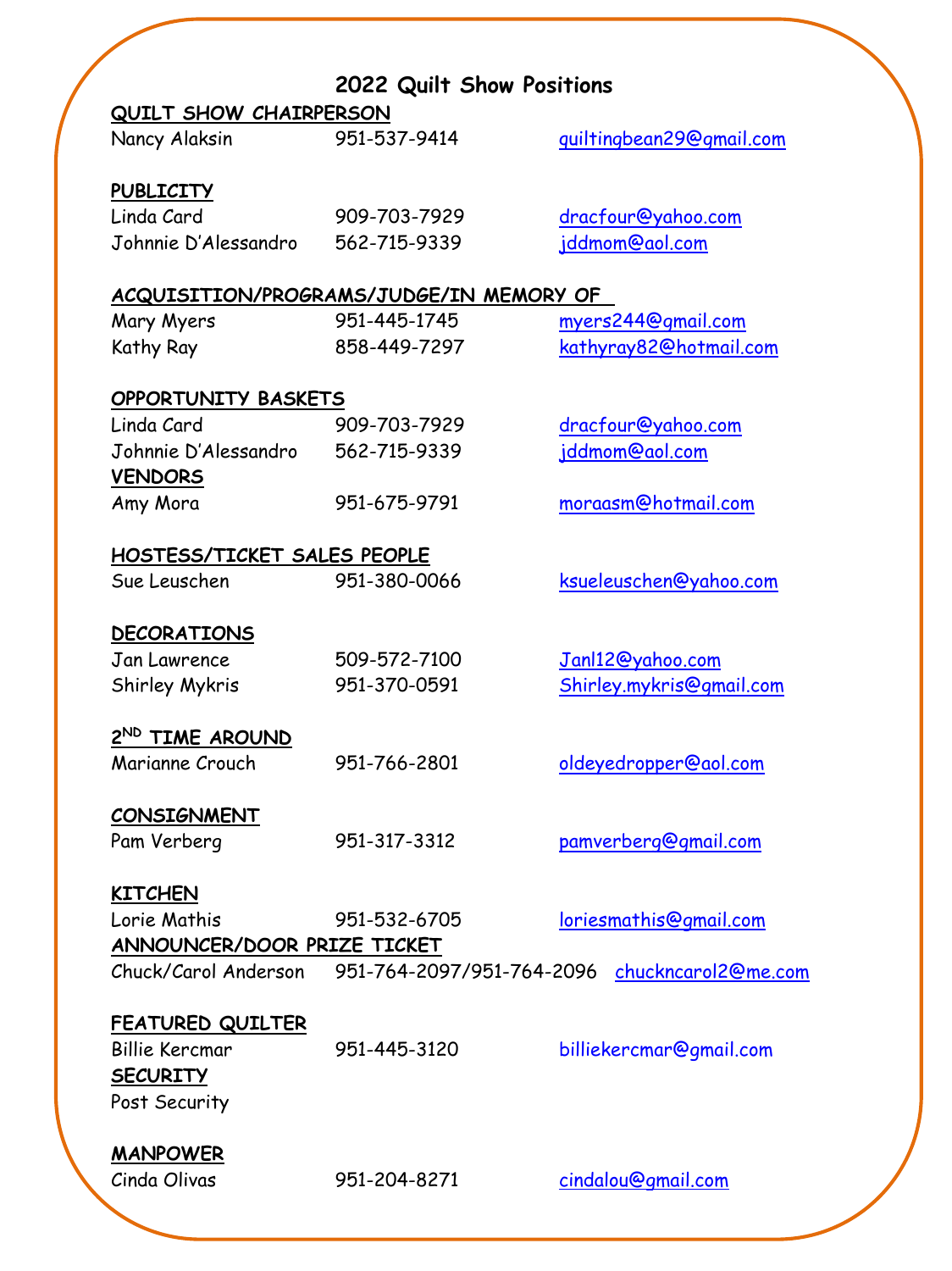### **2022 Quilt Show Baskets**

Linda Card/Johnnie D'Alessandro **We need your help!**

The Guild needs **NEW** donated items for our 2022 Quilt Show Opportunity Baskets. Items will be accepted September 2021 thru January 2022. If you would rather donate thru your friendship group, we will need the baskets by January 2022. Remember, new items only. Any questions, please give us a call.



# **Door Prizes** Suzanne Wade

Door Prizes Suzanne Wade Ladies/Quilters –

The prizes keep rolling in – and it's finally MY birthday month – so come and 'shop' and we'll have a grand time finding out what treasure you've won. BTW, we'll continue this fun and frivolity next year, and once again, I'll call your number (you hope).

### Quilts of Valor Amy Mora

If you are interested in making a quilt of valor for our quilt show or if you would like to nominate a veteran to receive a quilt of valor during the quilt show, please contact Amy Mora.



### **Quilt Show Sign-ups**

#### **Sue Leuschen**

Hi quilters, Thank you for so many sign ups. We have a few more placers to fill. I'm excited about some changes, so if I haven't called you yet, please come to my table. I also have slips for those who have signed up so far, in case you forgot to write down your schedule. Enjoy your lunch and entertainment. You deserve it! See you Monday.

### **Yakkers and Philanthropy Projects** Natasha Macias and Sharon Brewer Join the fun on Mondays from 9AM to

12PM at Valley Wide Regional Park in Mobile #1 (building behind tennis courts). Park in the back parking lot for easy access.

**N**eedles are necessary **E**xchange ideas **E**nthusiasm for stitching **D**elight in learning **L**aughter **E**xcellence in Guild participation

**Y**ackety-yak: plenty of this! **A**nswer questions **K**nowledge, gladly shared **K**inship for love of quilting **E**xcitement to try new techniques **R**ave reviews from fellow quilters **S**haring!

5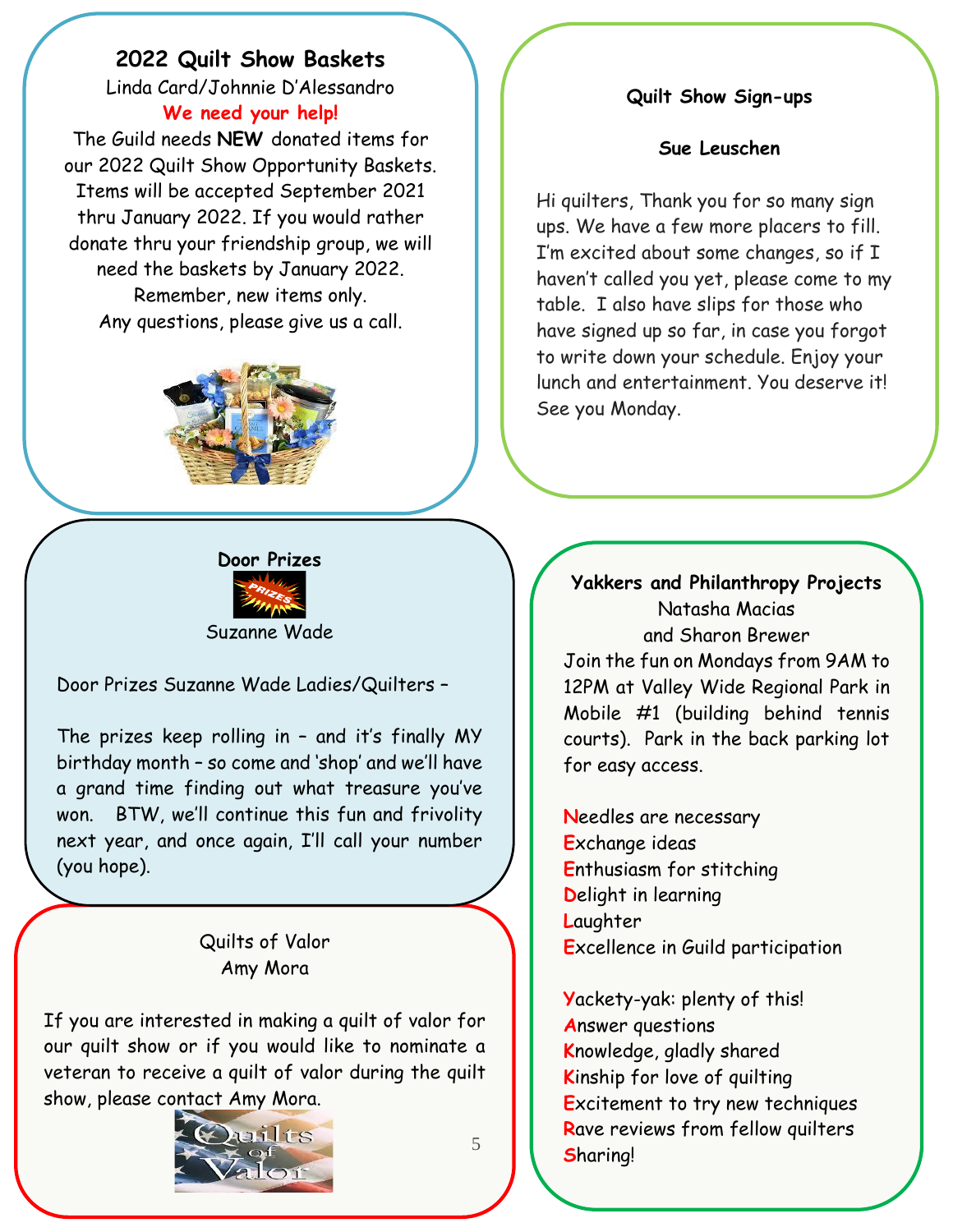### **Block of The Month** Sally Hill **Grandma's Garden**

### **Block of the Month – Grandma's Garden**

As we are nearing the end of our 2021 Block of the Month, it is wonderful to see how beautiful these quilts are and how different each one is.

I hope you have enjoyed making this 2021 Block of the Month.

Many of you are finishing up your Block of the Month Quilts, hopefully many are entered in the Quilt Show in February 2022.

If you are missing any instructions, please feel free to contact me.

At our December Guild meeting I will have a small drawing for those who have shown me their blocks 7,8 & 9. You can either email or text pictures to me OR show me at the beginning of the December Guild meeting.

In January, I would like everyone who has finished their quilt tops (either just the top or fully finished (Quilted), to show at our January Guild meeting for Show and Tell. I will have a final drawing for those who have shown me their finished BOM Quilt tops by the beginning of the January Guild meeting.

Please feel free to contact me if you have any questions. Sally Hill 6616@hotmail.com

> **SCCQG News** Linda St Jean, Rep

> Nothing to report.

### **September Show and Tell**

Edna Hornhokl and Joan Torbett

- 1. Suzanne Wade- Queen Bedside Rail Fence
- 2. Barbara Mages- Hawaiian Mickey Mouse
- 3. Lorie Mathis- 3 quilts
- 4. Sue Leuschen- Bugs & Christmas
- 5. Kathy Smigun- Mystery Quilt (Facebook Group)
- 6. Cheryl Enyeart- Veteran Quilt
- 7. Joan Torbett- Kate and baby Quilt
- 8. Grace Ward- Parents Garden
- 9. Jan Lawrence- Block of Month, Mini Quilt & Christmas Tree If you have something to share, please post on our Facebook page at **Hemet Valley Quilters or** bring to our next guild meeting, so that all can see.

**Mini Workshops** Sue Roberts **Workshops will be at**  Valley-Wide Recreation Center in the building behind the tennis courts **Starting Time: 9:00am**

**(Unless noted otherwise)**

Mini workshops are for sharing techniques and skills with our guild members. A \$5 fee is required at time of sign up or at least the month before the scheduled mini workshop. It will be returned to you at the workshop, if you attend.

Next Workshop:

 $\mathfrak b$ 

**Wednesday, January 19, 2022 Stain Glass Table Runner**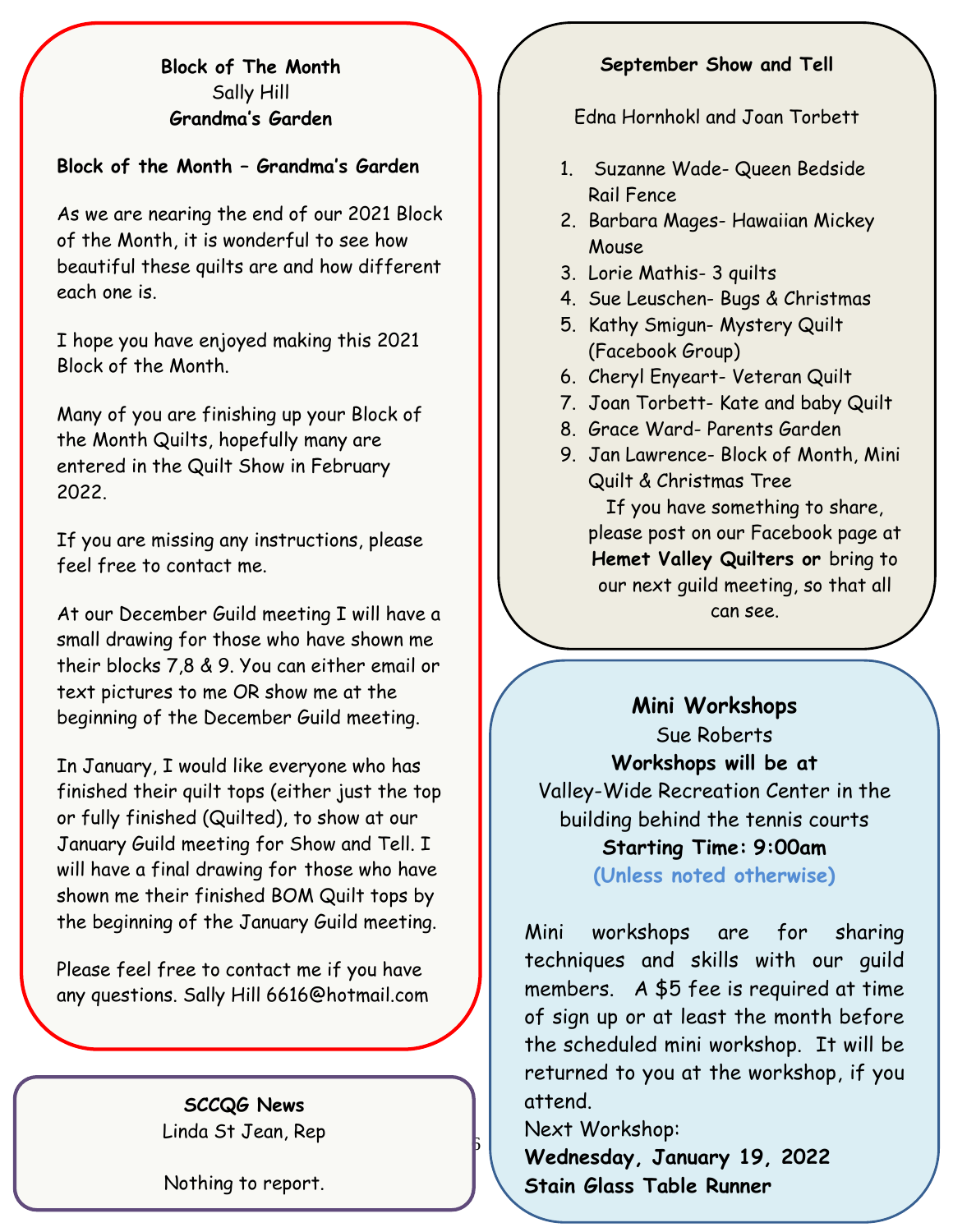

### **Pricing Marianne Crouch**

Just wanted to let you all know that I am no longer accepting donations to be priced for the upcoming quilt show. Thanks!







**Mary Ann's Tax Service** Mary Ann Olsen, Owner 502-C Chaney St, Lake Elsinore, Ca 92530

**Mailing Address** 31500 Grape St #3-340 Lake Elsinore, Ca 92532

Phone: 951-288-5879<br>Fax: 951-329-5175<br>e-mail: MaryAnnsTaxes@gmail.com



Custom Long Arm Quilting

Mary Ann Olsen 951-288-5879 e-mail dp.maryann@gmail.com

34844 Glory Lane Address Wildomar, Ca 92595 **Mailing Address** 

31500 Grape St Suite 3-340 Lake Elsinore, Ca 92532





7